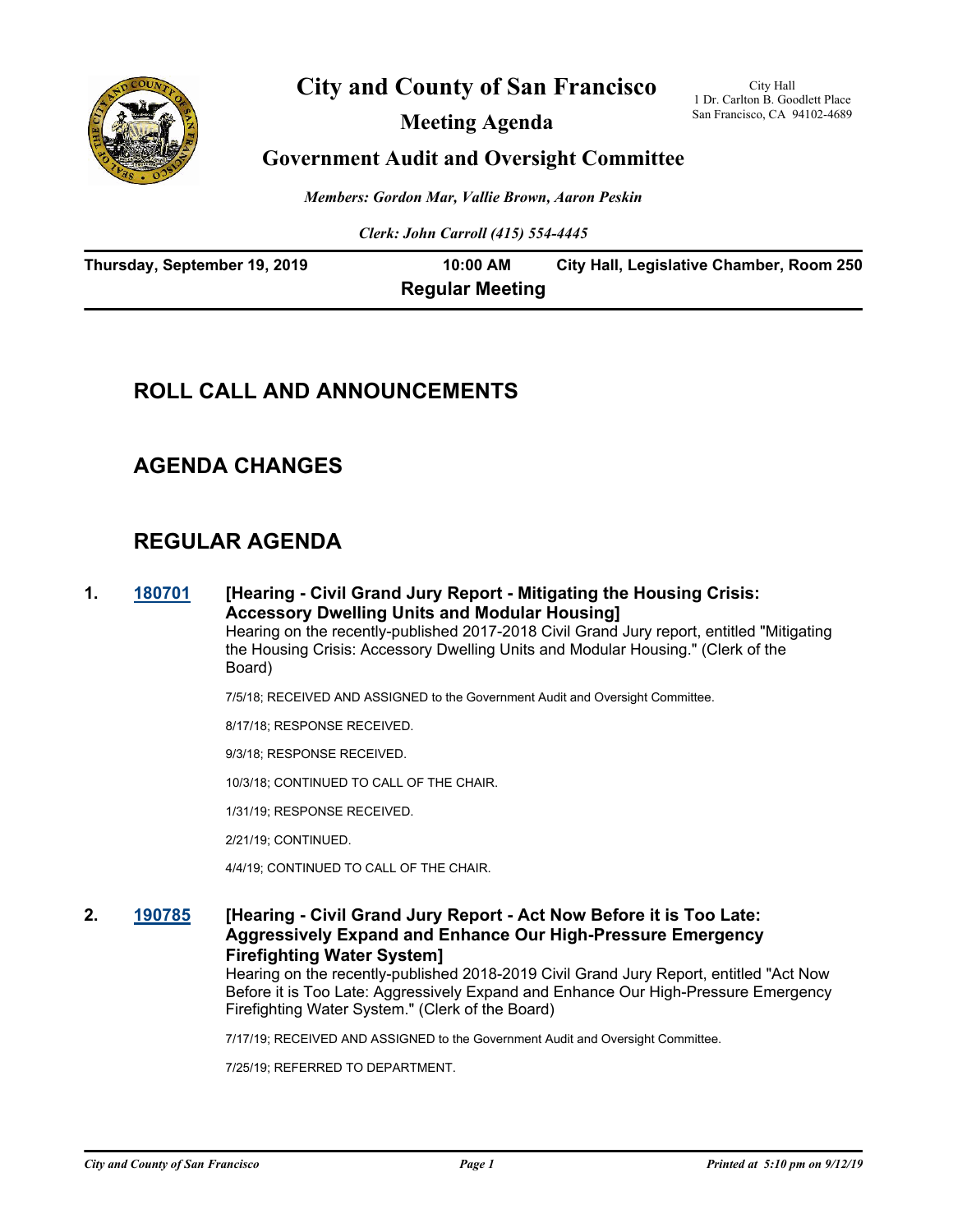### **3. [190786](http://sfgov.legistar.com/gateway.aspx?m=l&id=34908) [Board Response - Civil Grand Jury Report - Act Now Before it is Too Late: Aggressively Expand and Enhance Our High-Pressure Emergency Firefighting Water System]**

Resolution responding to the Presiding Judge of the Superior Court on the findings and recommendations contained in the 2018-2019 Civil Grand Jury Report, entitled "Act Now Before it is Too Late: Aggressively Expand and Enhance Our High-Pressure Emergency Firefighting Water System;" and urging the Mayor to cause the implementation of accepted findings and recommendations through his/her department heads and through the development of the annual budget. (Clerk of the Board)

7/17/19; RECEIVED AND ASSIGNED to the Government Audit and Oversight Committee.

7/25/19; REFERRED TO DEPARTMENT.

# **4. [190787](http://sfgov.legistar.com/gateway.aspx?m=l&id=34909) [Hearing - Civil Grand Jury Report - Improving Continuity Review for Increased Public Accountability: The 2018-2019 San Francisco Civil Grand Jury Continuity Report]**

Hearing on the recently-published 2018-2019 Civil Grand Jury Report, entitled "Improving Continuity Review for Increased Public Accountability: The 2018-2019 San Francisco Civil Grand Jury Continuity Report." (Clerk of the Board)

7/17/19; RECEIVED AND ASSIGNED to the Government Audit and Oversight Committee.

7/25/19; REFERRED TO DEPARTMENT.

# **5. [190788](http://sfgov.legistar.com/gateway.aspx?m=l&id=34910) [Board Response - Civil Grand Jury Report - Improving Continuity Review for Increased Public Accountability: The 2018-2019 San Francisco Civil Grand Jury Continuity Report]**

Resolution responding to the Presiding Judge of the Superior Court on the findings and recommendations contained in the 2018-2019 Civil Grand Jury Report, entitled "Improving Continuity Review for Increased Public Accountability: The 2018-2019 San Francisco Civil Grand Jury Continuity Report;" and urging the Mayor to cause the implementation of accepted findings and recommendations through his/her department heads and through the development of the annual budget. (Clerk of the Board)

7/17/19; RECEIVED AND ASSIGNED to the Government Audit and Oversight Committee.

7/25/19; REFERRED TO DEPARTMENT.

# **6. [190789](http://sfgov.legistar.com/gateway.aspx?m=l&id=34911) [Hearing - Civil Grand Jury Report - Pedestrian Safety in the Era of Electric Mobility Devices]**

Hearing on the recently-published 2018-2019 Civil Grand Jury Report, entitled "Pedestrian Safety in the Era of Electric Mobility Devices." (Clerk of the Board)

7/17/19; RECEIVED AND ASSIGNED to the Government Audit and Oversight Committee.

7/25/19; REFERRED TO DEPARTMENT.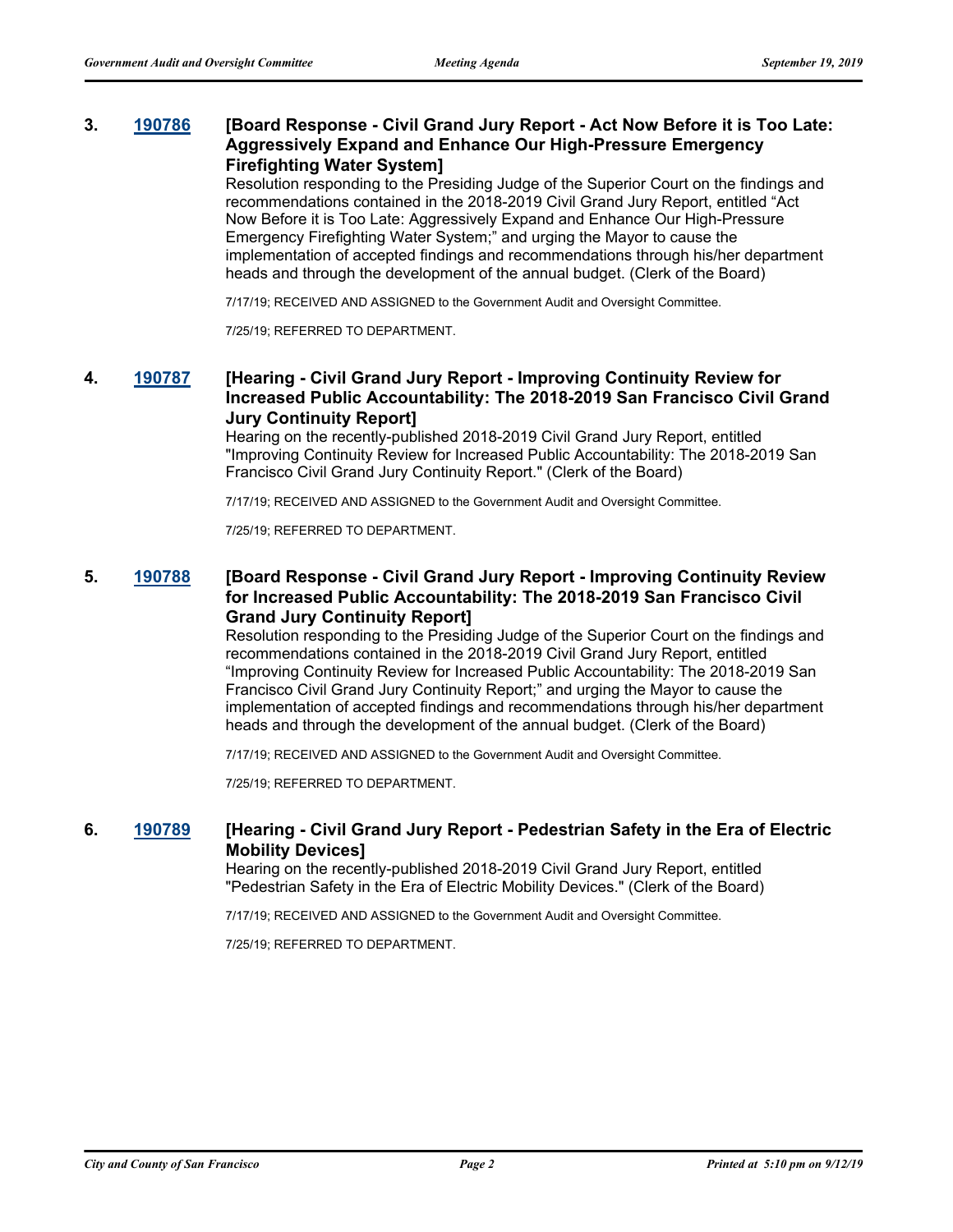# **7. [190790](http://sfgov.legistar.com/gateway.aspx?m=l&id=34912) [Board Response - Civil Grand Jury Report - Pedestrian Safety in the Era of Electric Mobility Devices]**

Resolution responding to the Presiding Judge of the Superior Court on the findings and recommendations contained in the 2018-2019 Civil Grand Jury Report, entitled "Pedestrian Safety in the Era of Electric Mobility Devices;" and urging the Mayor to cause the implementation of accepted findings and recommendations through his/her department heads and through the development of the annual budget. (Clerk of the Board)

7/17/19; RECEIVED AND ASSIGNED to the Government Audit and Oversight Committee.

7/25/19; REFERRED TO DEPARTMENT.

# **LITIGATION**

# **Conference with City Attorney**

*[Convene in Closed Session - Existing Litigation - City as Plaintiff and/or Defendant] Motion that the Government Audit and Oversight Committee of the Board of Supervisors convene in closed session with the City Attorney for the purpose of conferring with, or receiving advice from, the City Attorney regarding the following existing litigation and anticipated litigation. Administrative Code Section 67.10(d) permit this closed session. Discussion in open session concerning these matters would likely and unavoidably prejudice the position of the City in the pending lawsuits and claims listed below.*

*After a closed session, if one occurs, the Committee shall adopt a motion either to disclose or not to disclose.*

### **8. [190778](http://sfgov.legistar.com/gateway.aspx?m=l&id=34900) [Settlement of Unlitigated Claim - Farmers Insurance Exchange - \$300,472 - Appropriation - Water Enterprise Fund Balance]**

Ordinance approving the settlement of the unlitigated claim filed by Farmers Insurance Exchange against the City and County of San Francisco for \$300,472; the claim was filed on September 7, 2018; the claim involves alleged property damage arising from a water main break; and appropriating \$300,472 from the San Francisco Public Utilities Commission Water Enterprise fund balance for payment of settlement. (City Attorney)

7/8/19; RECEIVED FROM DEPARTMENT.

7/23/19; RECEIVED AND ASSIGNED to the Government Audit and Oversight Committee.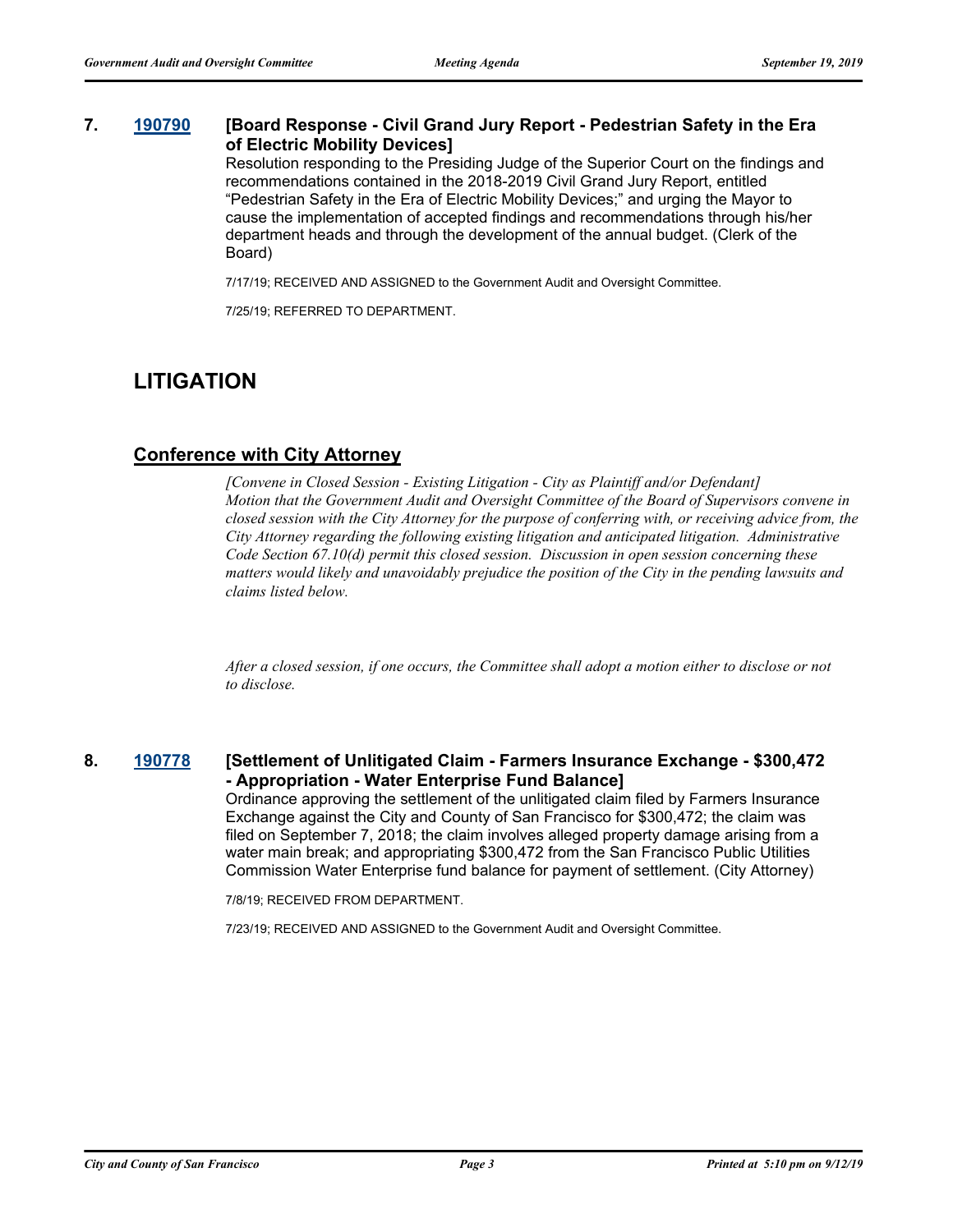### **9. [190779](http://sfgov.legistar.com/gateway.aspx?m=l&id=34901) [Settlement of Lawsuit - Gregory Saputelli - \$120,000]**

Ordinance authorizing settlement of the lawsuit filed by Gregory Saputelli against the City and County of San Francisco for \$120,000; the lawsuit was filed on January 17, 2018, in San Francisco Superior Court, Case No. CGC-18-563713; entitled Gregory Saputelli v. City and County of San Francisco, et al.; the lawsuit involves alleged personal injury on a City street. (City Attorney)

7/8/19; RECEIVED FROM DEPARTMENT.

7/23/19; RECEIVED AND ASSIGNED to the Government Audit and Oversight Committee.

*The Chair intends to entertain a motion to refer this item to the full Board as a Committee Report for consideration on September 24, 2019.*

#### **10. [190780](http://sfgov.legistar.com/gateway.aspx?m=l&id=34902) [Settlement of Lawsuit - Ana Landis Velazquez - \$125,000]**

Ordinance authorizing settlement of the lawsuit filed by Ana Landis Velazquez against the City and County of San Francisco for \$125,000; the lawsuit was filed on January 26, 2017, in San Francisco Superior Court, Case No. CGC-17-556697; entitled Ana Landis Velazquez v. City and County of San Francisco; the lawsuit involves an alleged personal injury on a City Street. (City Attorney)

7/8/19; RECEIVED FROM DEPARTMENT.

7/23/19; RECEIVED AND ASSIGNED to the Government Audit and Oversight Committee.

*The Chair intends to entertain a motion to refer this item to the full Board as a Committee Report for consideration on September 24, 2019.*

#### **11. [190806](http://sfgov.legistar.com/gateway.aspx?m=l&id=34928) [Settlement of Lawsuit - Innsbruck, LP - \$1,557,420 Plus Interest]**

Ordinance authorizing settlement of the lawsuit filed by Innsbruck, LP against the City and County of San Francisco for \$1,557,420 plus interest; the lawsuit was filed on May 14, 2018, in San Francisco Superior Court, Case No. CGC-18-566560; entitled Innsbruck, LP v. City and County of San Francisco, et al.; the lawsuit involves a transfer tax refund. (City Attorney)

7/22/19; RECEIVED FROM DEPARTMENT.

7/30/19; RECEIVED AND ASSIGNED to the Government Audit and Oversight Committee.

#### **12. [190807](http://sfgov.legistar.com/gateway.aspx?m=l&id=34929) [Settlement of Lawsuit - Plaza GB, LP - \$1,294,995 Plus Interest]**

Ordinance authorizing settlement of the lawsuit filed by Plaza GB, LP against the City and County of San Francisco for \$1,294,995 plus interest; the lawsuit was filed on May 14, 2018, in San Francisco Superior Court, Case No. CGC-18-566558; entitled Plaza GB, LP v. City and County of San Francisco, et al.; the lawsuit involves a transfer tax refund. (City Attorney)

7/22/19; RECEIVED FROM DEPARTMENT.

7/30/19; RECEIVED AND ASSIGNED to the Government Audit and Oversight Committee.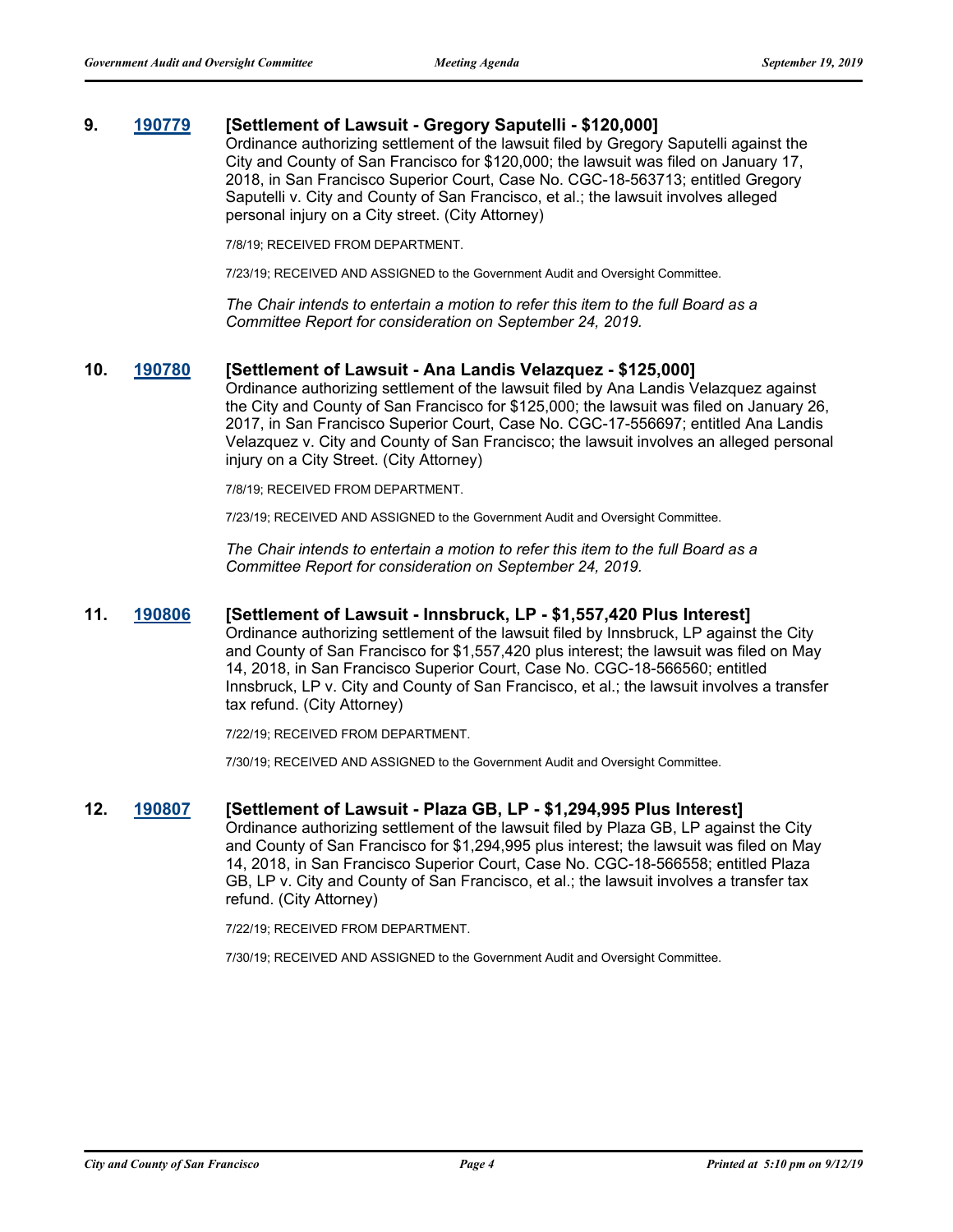#### **13. [190870](http://sfgov.legistar.com/gateway.aspx?m=l&id=34992) [Settlement of Lawsuit - Yvonne Marie Ellis - \$33,000]**

Ordinance authorizing settlement of the lawsuit filed by Yvonne Marie Ellis against the City and County of San Francisco for \$33,000; the lawsuit was filed on June 6, 2018, in San Francisco Superior Court, Case No. CGC-18-567012; entitled Yvonne Marie Ellis v. City and County of San Francisco, et al.; the lawsuit involves an alleged personal injury on a City street. (City Attorney)

8/12/19; RECEIVED FROM DEPARTMENT.

9/3/19; RECEIVED AND ASSIGNED to the Government Audit and Oversight Committee.

#### **14. [190871](http://sfgov.legistar.com/gateway.aspx?m=l&id=34993) [Settlement of Lawsuit - Michael Pannone - \$30,000]**

Ordinance authorizing settlement of the lawsuit filed by Michael Pannone against the City and County of San Francisco for \$30,000; the lawsuit was filed on October 5, 2017, in San Francisco Superior Court, Case No. CGC-17-561728; entitled Michael Pannone v. City and County of San Francisco, et al.; the lawsuit involves alleged personal injury from a vehicle collision. (City Attorney)

8/12/19; RECEIVED FROM DEPARTMENT.

9/3/19; RECEIVED AND ASSIGNED to the Government Audit and Oversight Committee.

#### **15. [190872](http://sfgov.legistar.com/gateway.aspx?m=l&id=34994) [Settlement of Lawsuit - Katharine Savin - \$40,000]**

Ordinance authorizing settlement of the lawsuit filed by Katharine Savin against the City and County of San Francisco for \$40,000; the lawsuit was filed on October 4, 2016, in United States District Court, Northern District of California, Case No. 16-cv-05627-JST, entitled Katharine Savin v. City and County of San Francisco, et al.; the lawsuit involves an employment dispute. (City Attorney)

8/20/19; RECEIVED FROM DEPARTMENT.

9/3/19; RECEIVED AND ASSIGNED to the Government Audit and Oversight Committee.

# **16. [190873](http://sfgov.legistar.com/gateway.aspx?m=l&id=34995) [Settlement of Lawsuit - The Roman Catholic Archbishop of San Francisco, et al. - City to Receive \$913,970 from U.S. Pipe & Foundry Company]**

Ordinance authorizing settlement of the lawsuit filed by The Roman Catholic Archbishop of San Francisco, et al. against the City and County of San Francisco for payment of \$913,970 by U.S. Pipe & Foundry Company to the City; the lawsuit was filed on April 11, 2013, in United States District, Case No. 13-cv-2220 MEJ; entitled The Roman Catholic Archbishop of San Francisco, et al. v. City and County of San Francisco, et al.; the lawsuit involves dangerous condition of public property and inverse condemnation. (City Attorney)

8/26/19; RECEIVED FROM DEPARTMENT.

9/3/19; RECEIVED AND ASSIGNED to the Government Audit and Oversight Committee.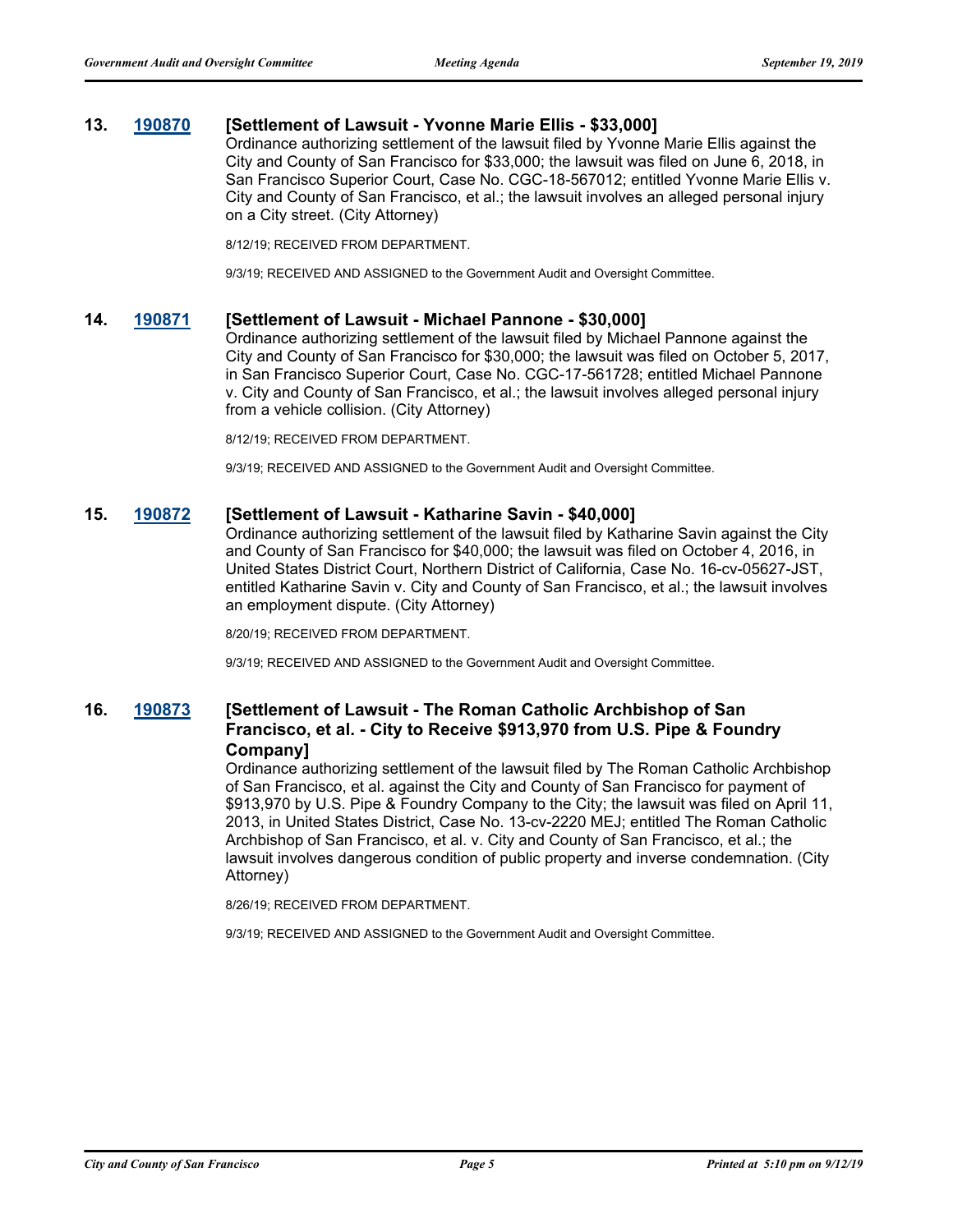#### **17. [190874](http://sfgov.legistar.com/gateway.aspx?m=l&id=34996) [Settlement of Unlitigated Claim - Property & Casualty Company of Hartford - \$73,273 - Appropriation - Water Enterprise Fund Balance]** Ordinance approving the settlement of the unlitigated claim filed by Property & Casualty Insurance Company of Hartford against the City and County of San Francisco for \$73,273; the claim was filed on August 30, 2018; the claim involves alleged property damage arising from a water main break; and appropriating \$73,273 from the San Francisco Public Utilities Commission Water Enterprise fund balance for payment of

8/26/19; RECEIVED FROM DEPARTMENT.

9/3/19; RECEIVED AND ASSIGNED to the Government Audit and Oversight Committee.

#### **18. [190875](http://sfgov.legistar.com/gateway.aspx?m=l&id=34997) [Settlement of Lawsuit - Kai Kopp - \$40,000]**

settlement. (City Attorney)

Ordinance authorizing settlement of the lawsuit filed by Kai Kopp against the City and County of San Francisco for \$40,000; the lawsuit was filed on March 28, 2016, in San Francisco Superior Court Case No. CGC-16-551183; entitled Kai Kopp v. City and County of San Francisco, et al.; the lawsuit involves an alleged personal injury in a City park. (City Attorney)

8/26/19; RECEIVED FROM DEPARTMENT.

9/3/19; RECEIVED AND ASSIGNED to the Government Audit and Oversight Committee.

### **19. [190876](http://sfgov.legistar.com/gateway.aspx?m=l&id=34998) [Settlement of Lawsuit - Abuon Mayen - \$225,000 - Appropriation - Water Enterprise Fund Balance]**

Ordinance authorizing settlement of the lawsuit filed by Abuon Mayen against the City and County of San Francisco for \$225,000; the lawsuit was filed on March 6, 2018, in San Francisco Superior Court, Case No. CGC-18-566751; entitled Abuon Mayen v. City and County of San Francisco, et al.; the lawsuit involves alleged personal injury from a vehicle collision; and appropriating \$225,000 from the San Francisco Public Utilities Commission Water Enterprise fund balance for payment of settlement. (City Attorney)

8/26/19; RECEIVED FROM DEPARTMENT.

9/3/19; RECEIVED AND ASSIGNED to the Government Audit and Oversight Committee.

#### **20. [190781](http://sfgov.legistar.com/gateway.aspx?m=l&id=34903) [Settlement of Unlitigated Claim - Shambhala Healing Center Incorporated - \$29,250.72]**

Resolution approving the settlement of the unlitigated claim filed by Shambhala Healing Center Incorporated against the City and County of San Francisco for \$29,250.72; the claim was filed on May 1, 2019; the claim involves alleged property damaged due to sewer flooding. (City Attorney)

7/8/19; RECEIVED FROM DEPARTMENT.

7/23/19; RECEIVED AND ASSIGNED to the Government Audit and Oversight Committee.

# **21. [190884](http://sfgov.legistar.com/gateway.aspx?m=l&id=35006) [Settlement of Unlitigated Claim - Federal Insurance Company - \$47,766.59]**

Resolution approving the settlement of the unlitigated claim filed by Federal Insurance Company against the City and County of San Francisco for \$47,766.59; the claim was filed on February 13, 2019; the claim involves alleged property damage due to flooding from a ruptured water service line. (City Attorney)

8/26/19; RECEIVED FROM DEPARTMENT.

9/3/19; RECEIVED AND ASSIGNED to the Government Audit and Oversight Committee.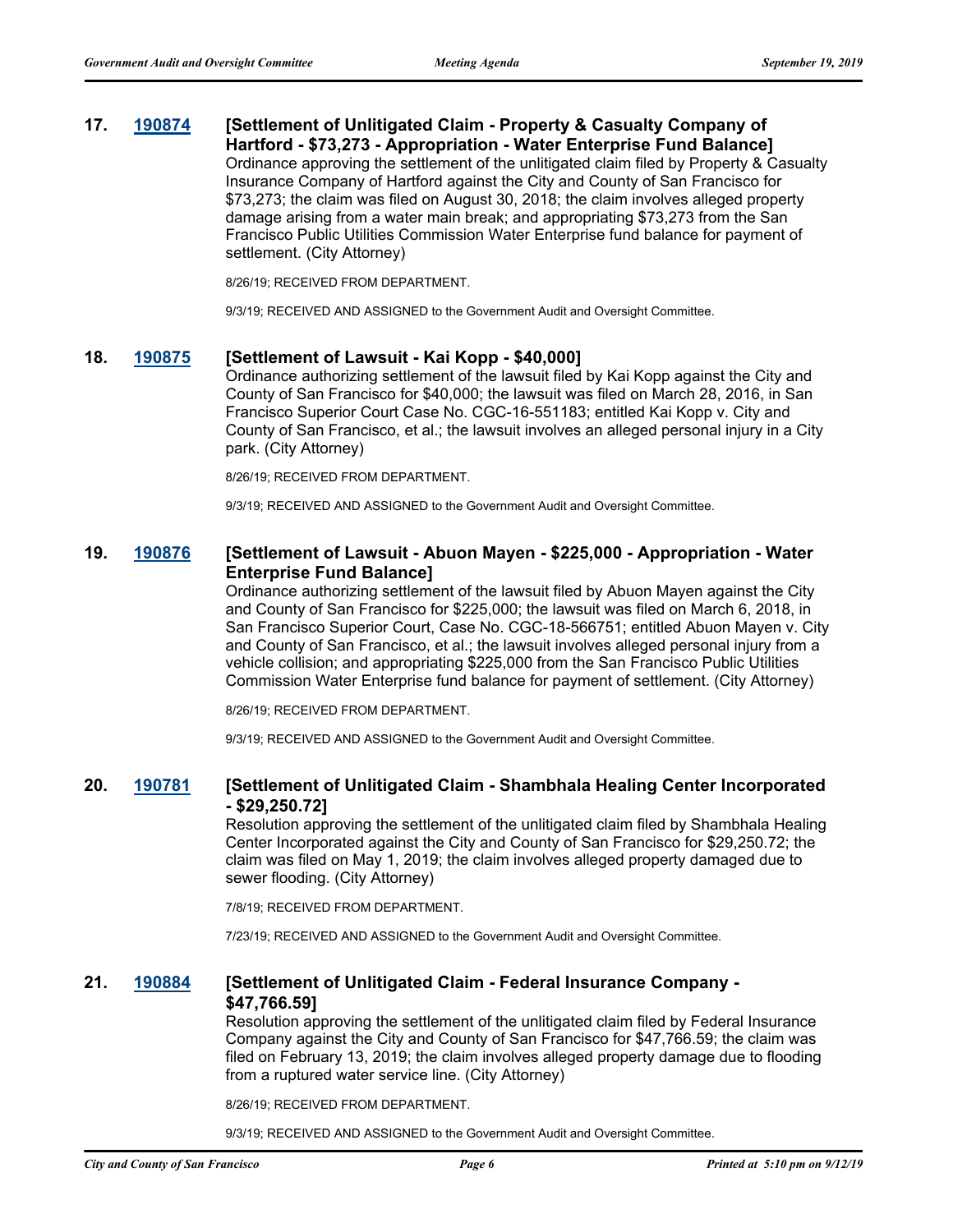#### **22. [190885](http://sfgov.legistar.com/gateway.aspx?m=l&id=35007) [Settlement of Unlitigated Claim - The Mint Collection HOA - \$35,147.30]** Resolution approving the settlement of the unlitigated claim filed by The Mint Collection HOA against the City and County of San Francisco for \$35,147.30; the claim was filed on September 7, 2018; the claim involves alleged property damaged due to sewer flooding. (City Attorney)

8/26/19; RECEIVED FROM DEPARTMENT.

9/3/19; RECEIVED AND ASSIGNED to the Government Audit and Oversight Committee.

*[Elect To Disclose] Motion that the Board finds it is in the public interest to disclose information discussed in closed session, and directs the Chair immediately to disclose that information.*

*[Elect Not To Disclose] Motion that the Committee finds that it is in the best interest of the public that the Committee elect at this time not to disclose its closed session deliberations listed above.*

# **ADJOURNMENT**

# **LEGISLATION UNDER THE 30-DAY RULE**

*NOTE: The following legislation will not be considered at this meeting. Board Rule 3.22 provides that when an Ordinance or Resolution is introduced which would CREATE OR REVISE MAJOR CITY POLICY, the Committee to which the legislation is assigned shall not consider the legislation until at least thirty days after the date of introduction. The provisions of this rule shall not apply to the routine operations of the departments of the City or when a legal time limit controls the hearing timing. In general, the rule shall not apply to hearings to consider subject matter when no legislation has been presented, nor shall the rule apply to resolutions which simply URGE action to be taken.*

# **[190925](http://sfgov.legistar.com/gateway.aspx?m=l&id=35047) [Health Code - City-Operated Adult Residential Facility - 887 Potrero Avenue]**

#### **Sponsor: Mandelman**

Ordinance amending the Health Code to require the Department of Public Health to maintain and operate at full capacity a 55-bed adult residential facility located at 887 Potrero Avenue as soon as possible, but by no later than July 1, 2021, recognizing that before then 41 of the 55 beds may be used as emergency shelter for people experiencing homelessness.

9/10/19; ASSIGNED UNDER 30 DAY RULE to the Government Audit and Oversight Committee.

**[190928](http://sfgov.legistar.com/gateway.aspx?m=l&id=35050) [Health Code - City-Operated Adult Residential Facility] Sponsors: Ronen, Haney, Walton, Peskin and Mar** Ordinance amending the Health Code to require the Department of Public Health to maintain and operate at full capacity a 55-bed adult residential facility.

9/10/19; ASSIGNED UNDER 30 DAY RULE to the Government Audit and Oversight Committee.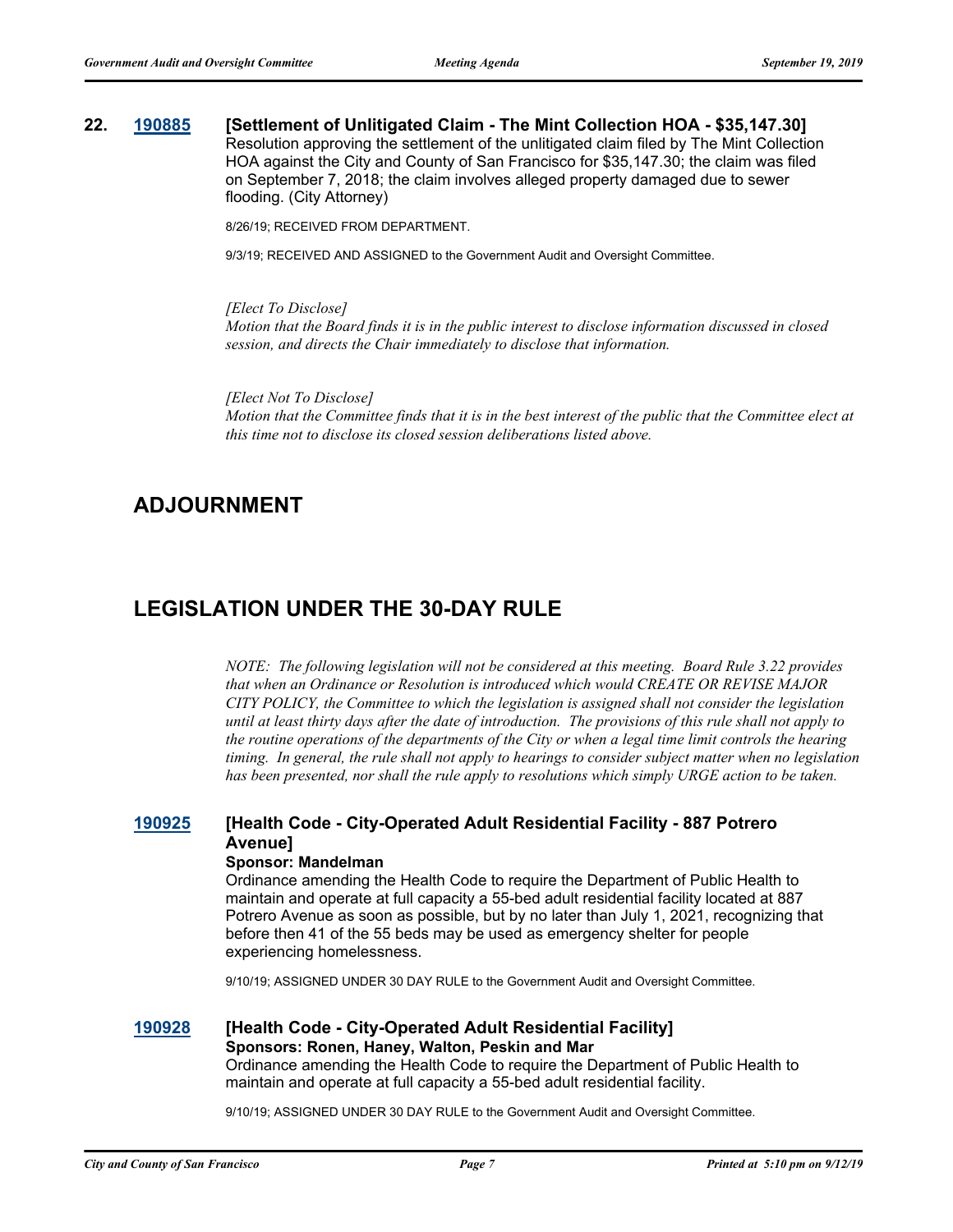# **Agenda Item Information**

Each item on the Consent or Regular agenda may include the following documents:

1) Legislation, 2) Budget and Legislative Analyst report,

3) Department or Agency cover letter and/or report, 4) Public correspondence

Items will be available for review at City Hall, 1 Dr. Carlton B. Goodlett Place, Room 244, Reception Desk.

# **Meeting Procedures**

The Board of Supervisors is the legislative body of the City and County of San Francisco. The Board has several standing committees where ordinances and resolutions are the subject of hearings at which members of the public are urged to testify. The full Board does not hold a second public hearing on measures which have been heard in committee.

Board procedures do not permit: 1) persons in the audience to vocally express support or opposition to statements by Supervisors or by other persons testifying; 2) ringing and use of cell phones, pagers, and similar sound-producing electronic devices; 3) bringing in or displaying signs in the meeting room; and 4) standing in the meeting room.

Each member of the public will be allotted the same maximum number of minutes to speak as set by the President or Chair at the beginning of each item or public comment, excluding City representatives, except that public speakers using interpretation assistance will be allowed to testify for twice the amount of the public testimony time limit. If simultaneous interpretation services are used, speakers will be governed by the public testimony time limit applied to speakers not requesting interpretation assistance. Members of the public who want a document placed on the overhead for display should clearly state such and subsequently remove the document when they want the screen to return to live coverage of the meeting.

IMPORTANT INFORMATION: The public is encouraged to testify at Committee meetings. Persons unable to attend the meeting may submit to the City, by the time the proceedings begin, written comments regarding the agenda items. These comments will be made a part of the official public record and shall be brought to the attention of the Board of Supervisors. Written communications should be submitted to the Clerk of the Board or Clerk of the Committee: 1 Dr. Carlton B. Goodlett Place, Room 244, San Francisco, CA 94102. Communications not received prior to the hearing may be delivered to the Clerk of the Board or Clerk of the Committee at the hearing and you are encouraged to bring enough copies for distribution to all of its members.

LAPTOP COMPUTER FOR PRESENTATIONS: Contact City Hall Media Services at (415) 554-7490 to coordinate the use of the laptop computer for presentations. Presenters should arrive 30 minutes prior to the meeting to test their presentations on the computer.

COPYRIGHT: System content that is broadcasted live during public proceedings is secured by High-bandwidth Digital Content Protection (HDCP), which prevents copyrighted or encrypted content from being displayed or transmitted through unauthorized devices. Members of the public who utilize chamber digital, audio and visual technology may not display copyrighted or encrypted content during public proceedings.

AGENDA PACKET: Available for review in the Office of the Clerk of the Board, City Hall, 1 Dr.Carlton B Goodlett Place, Room 244, or on the internet at http://www.sfbos.org/meetings. Meetings are cablecast on SFGovTV, the Government Channel 26. For DVD copies and scheduling call (415) 554-4188.

LANGUAGE INTERPRETERS: Requests must be received at least 48 hours in advance of the meeting to help ensure availability. Contact Peggy Nevin at (415) 554-5184. AVISO EN ESPAÑOL: La solicitud para un traductor debe recibirse antes de mediodía de el viernes anterior a la reunion. Llame a Peggy Nevin at (415) 554-5184. Paunawa: Ang mga kahilingan ay kailangang matanggap sa loob ng 48 oras bago mag miting upang matiyak na matutugunan ang mga hiling. Mangyaring tumawag ka sa (415) 554-5184.